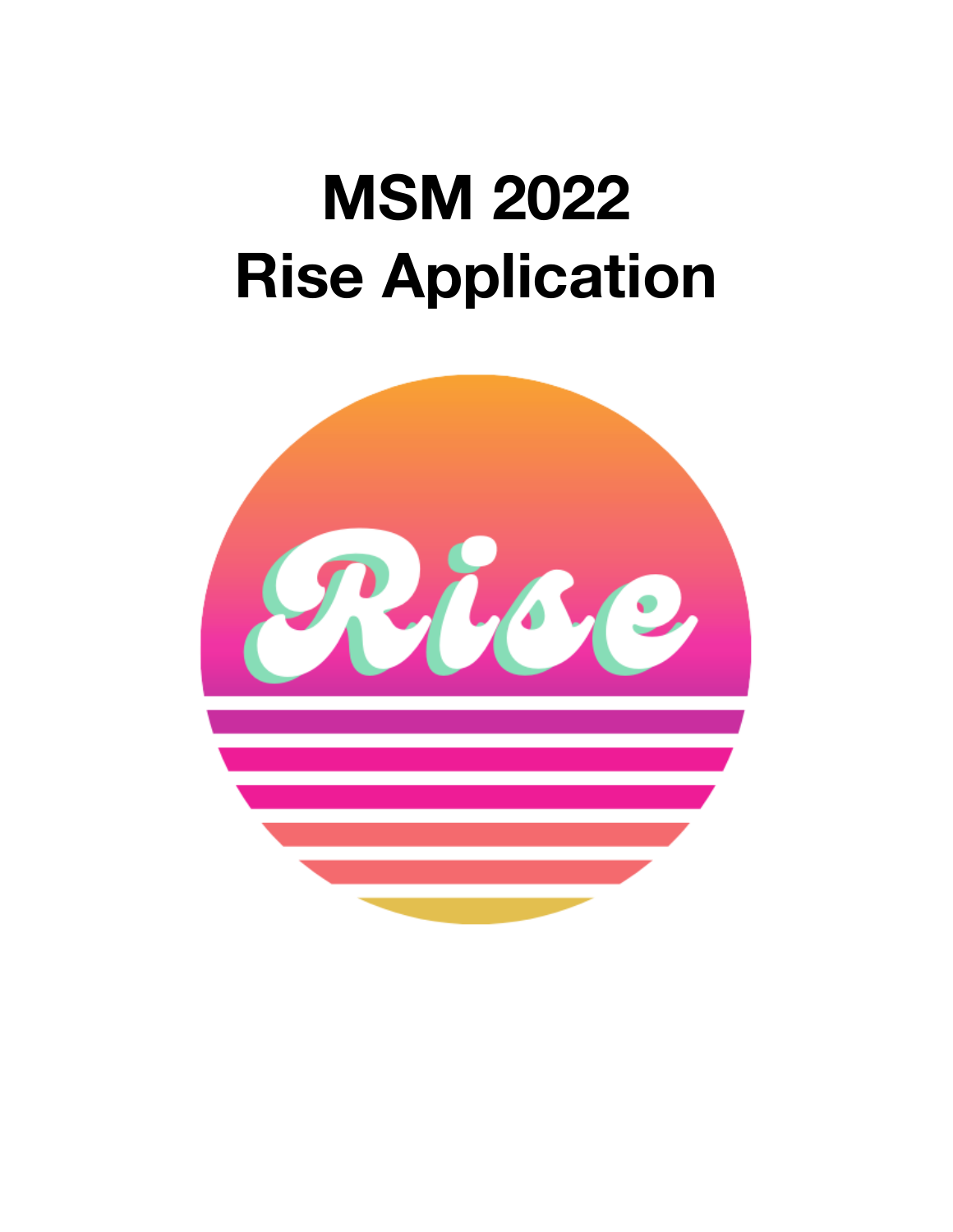

# RISE Application

#### **Who can apply?**

Any student entering their  $8<sup>th</sup>$  grade year in fall of 2022.

#### **What is RISE?**

RISE is a leadership team for  $8<sup>th</sup>$  grade students who will serve during VBS. Our goal in partnering is to foster relationships between the students in our ministries, while developing our students as leaders. Our students serve in the following ways: counselors, station assistants, and support staff. Our students also help prepare decorations and materials for the camp by prepping in the weeks before camp. We train and equip our students to work with children; no previous experience is required.

The VBS camp runs from after breakfast until lunchtime. Outside of camp, we spend a considerable amount of time teaching and training on servant leadership. As we build upon the hands-on experience during the week, we spend time discussing and learning with the hope that the students would take what they learn in this time into their spheres of influence and model Christ to their communities.

This week is a great time for 8th grade students to grow and learn more about what it means to serve others and grow in their relationship with Christ. We believe this time can be very beneficial and is fun, **but we do want to stress that this is a serious trip for students who desire to serve and grow.**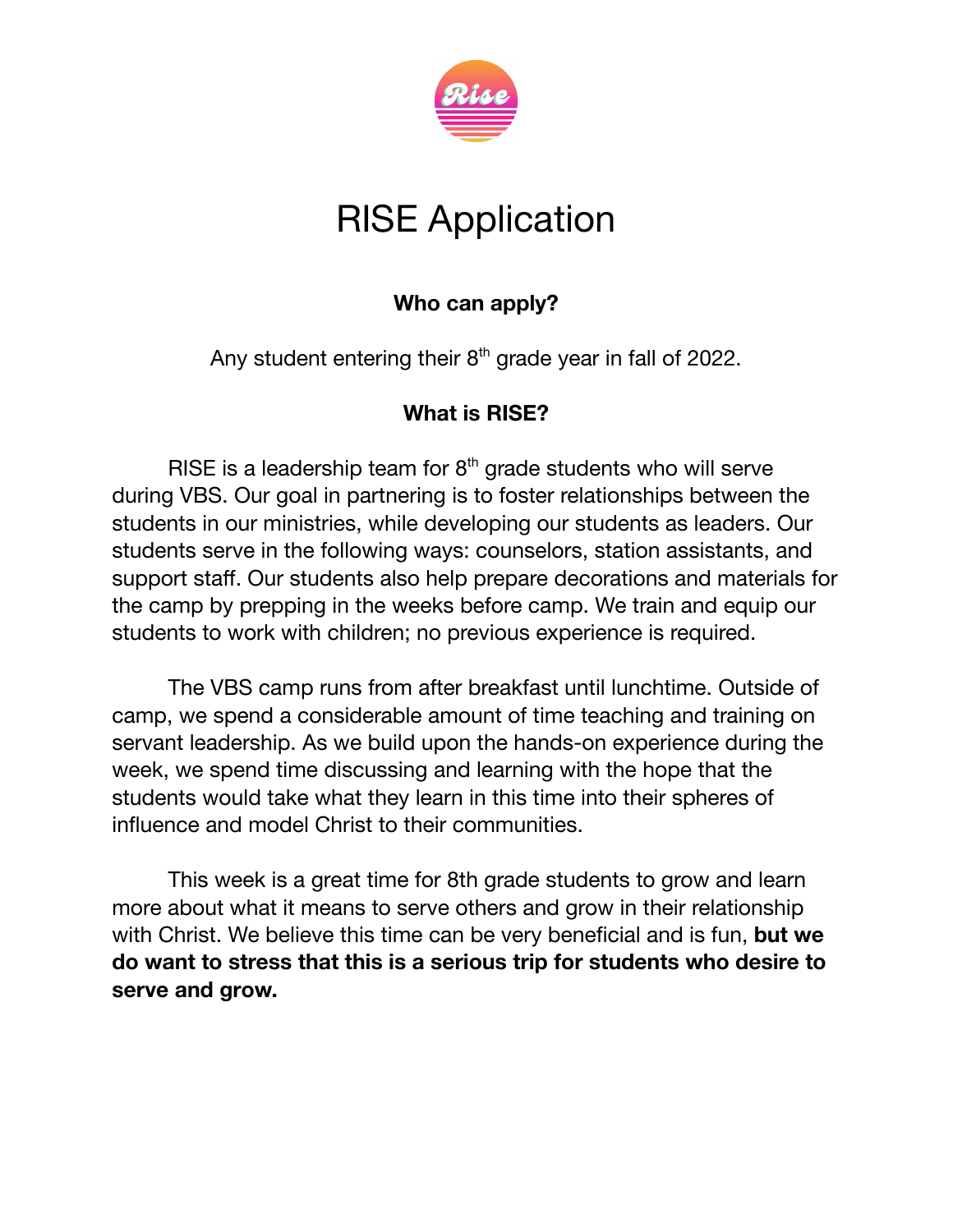

## **Trip Information**

**Cost:** \$125 (this includes: all meals, activities, transportation)

#### **General Information:**

*Students are with us overnight July 11th- July 14th*. We sleepover at church, work at camp during the day and have various activities and trainings planned each evening. We treat these nights like an out-of-town service trip and plan for students to be with us the entire time. Because we will be on and off campus at various times, and for the unity of the team, we cannot accommodate students coming and going during the week.

**Location:** Fullerton Free Campus.

#### **Important Dates:**

| <b>Date</b>                    | <b>Description</b>                 |
|--------------------------------|------------------------------------|
| Sun. June 12th                 | Applications due                   |
| Wed. June 15th                 | Notification of team selection     |
| Week prior to Rise (dates TBD) | Serving and helping setup/decorate |
| Mon. July 11th 7:00am          | <b>Trip Begins/Donuts served</b>   |
| Thurs. 2:00pm                  | Students return home after lunch   |
|                                |                                    |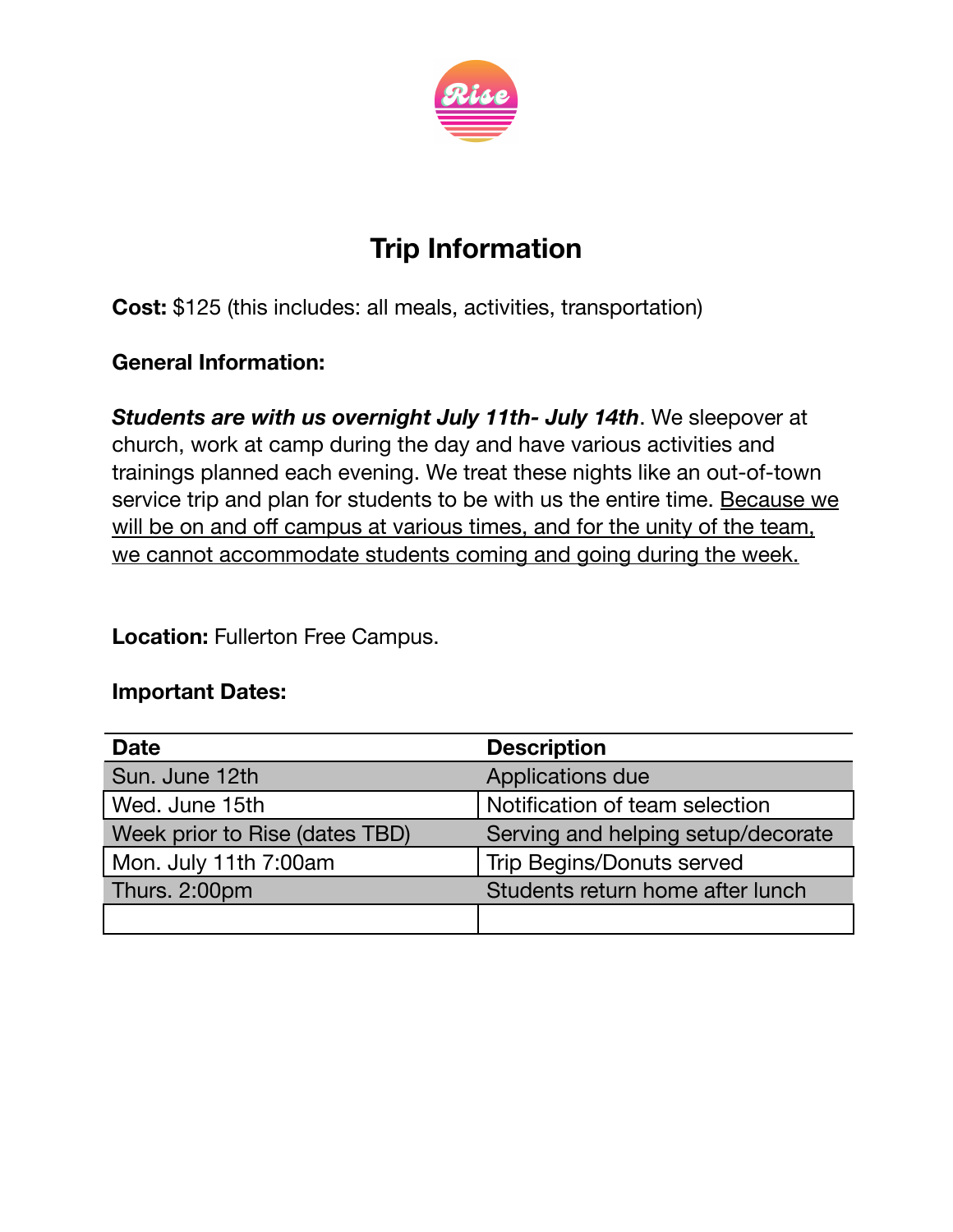

## Student Application

Please fill out all the information listed below and turn it in by Wednesday June 15th. If more space is needed to complete the questions, you may use the reverse side of this form.

Name: Address:

| <b>Phone Number</b>  |  |
|----------------------|--|
| Parent Email         |  |
| Core group Leader(s) |  |
| Adult T-Shirt Size   |  |

1. How and when did you become a Christian?

2. What does it mean to you to be a Christian?

3. Why do you want to be part of RISE this summer?

4. What do you feel are some of your strengths (spiritual gifts)?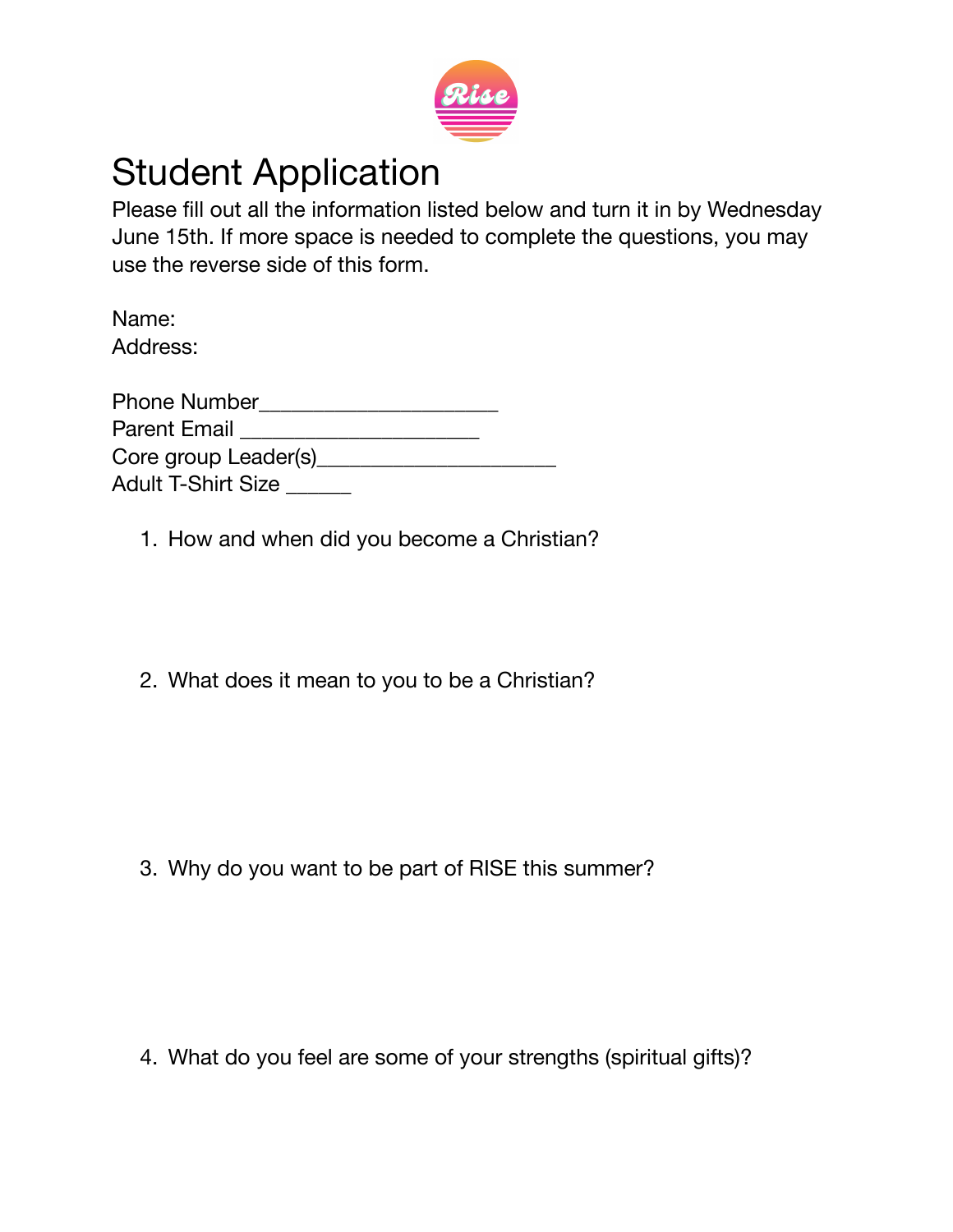

5. What do you feel are some of your weaknesses?

6. How do you think you will respond to being challenged and stretched on this team?

7. What are one or two areas in your life that you would hope to grow this summer?

8. Do you foresee any problems with being at all the meetings? If so please explain.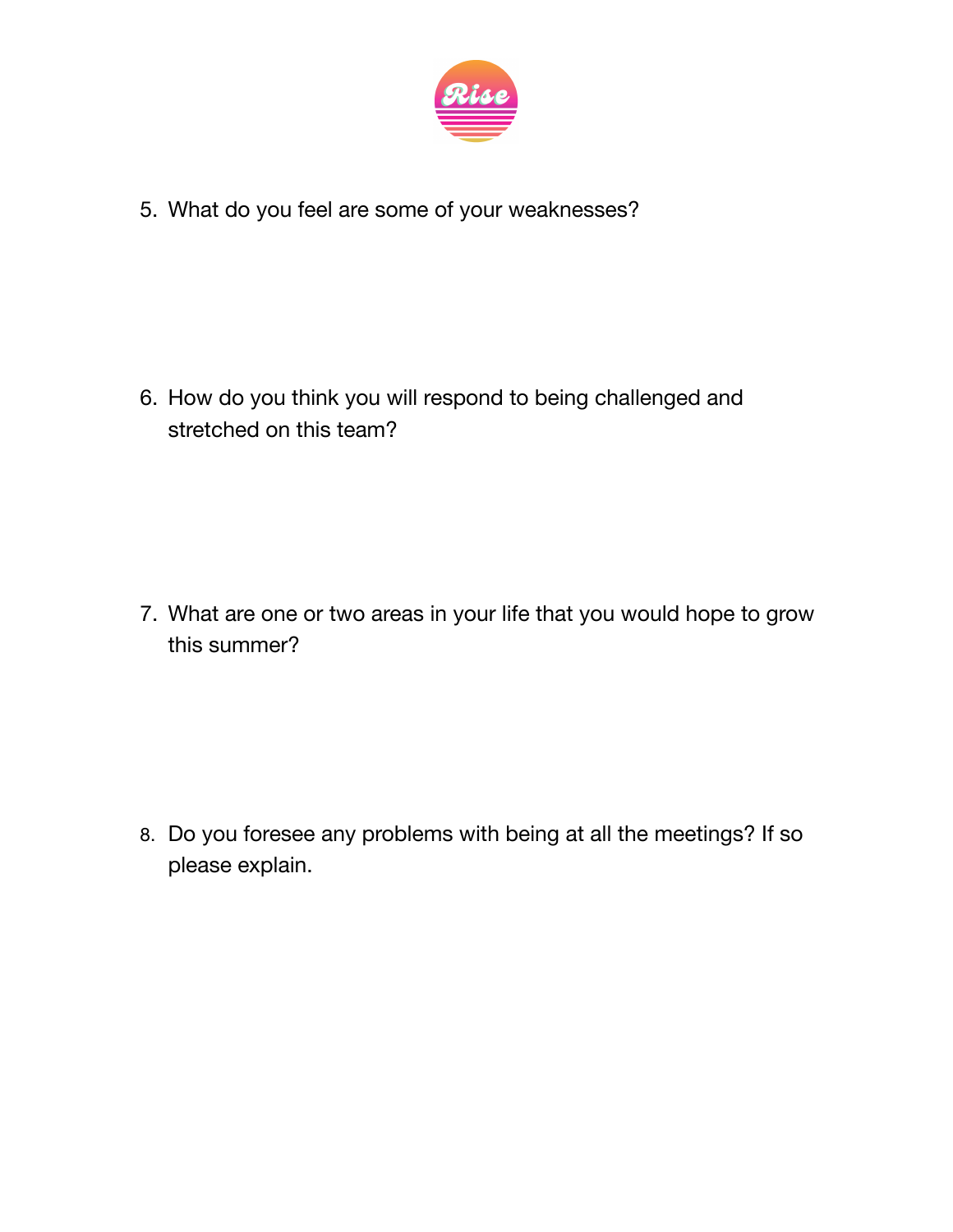

### **Small Group Leader Reference**

*\*fill this portion out and email or hand it back to us separately (scan or photo is OK)* Thank you for taking time to fill this out. The goal of RISE is to disciple students to model the servant leadership of Jesus. Please evaluate the applicant in light of that goal. Know that we are not looking for them to be perfect, but rather teachable and willing to be stretched and challenged. We also want to use the information you provide us with to know how to best minster to the individual should they be accepted.

Applicants name: \_\_\_\_\_\_\_\_\_\_\_\_\_\_\_\_\_\_Your name: \_\_\_\_\_\_\_\_\_\_\_\_\_\_\_\_\_\_\_\_\_\_\_\_\_\_\_\_\_\_\_\_\_\_

- 1. What would say are the student's strengths?
- 2. What would you say are the student's weaknesses?
- 3. In what ways do you feel this student has displayed leadership?
- 4. In what ways do you feel this student has shown a desire to grow in their relationship with Christ?
- 5. How have you seen this student respond to stretching or challenging situations?
- 6. How would you recommend the students overall? (circle one) With Enthusiasm With few reservations With reservations (not sure if student is ready for this challenge)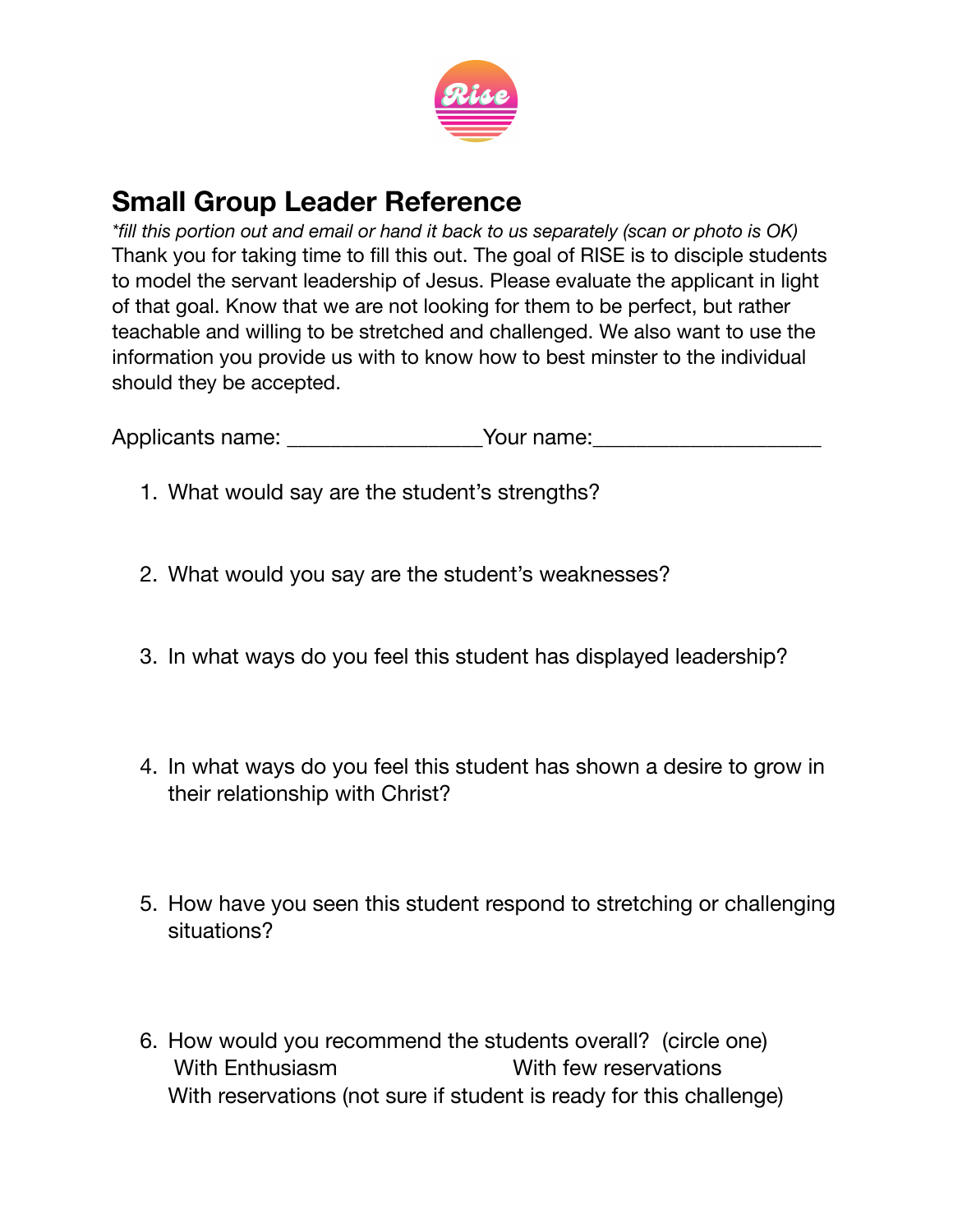

## **Parent Reference**

*\*fill this portion out and email or hand it back to us separately (scan or photo is OK)*

Thank you for taking time to fill this out. The goal of RISE is to disciple students to model the servant leadership of Jesus. Please evaluate the applicant in light of that goal. Know that we are not looking for them to be perfect, but rather teachable and willing to be stretched and challenged. We also want to use the information you provide us with to know how to best minster to the individual should they be accepted.

Applicants name: \_\_\_\_\_\_\_\_\_\_\_\_\_\_\_\_\_\_\_\_ Your name:\_\_\_\_\_\_\_\_\_\_\_\_\_\_\_\_\_\_\_\_

- 1. What would say are your son or daughter's strengths?
- 2. What would you say are your son or daughter's weaknesses?
- 3. In what ways do you feel your teen has displayed leadership?
- 4. In what ways do you feel your student has shown a desire to grow in their relationship with Christ?
- 5. How have you seen your student respond to stretching or challenging situations?
- 6. In what ways do you feel your teen will benefit from participating with the RISE team?